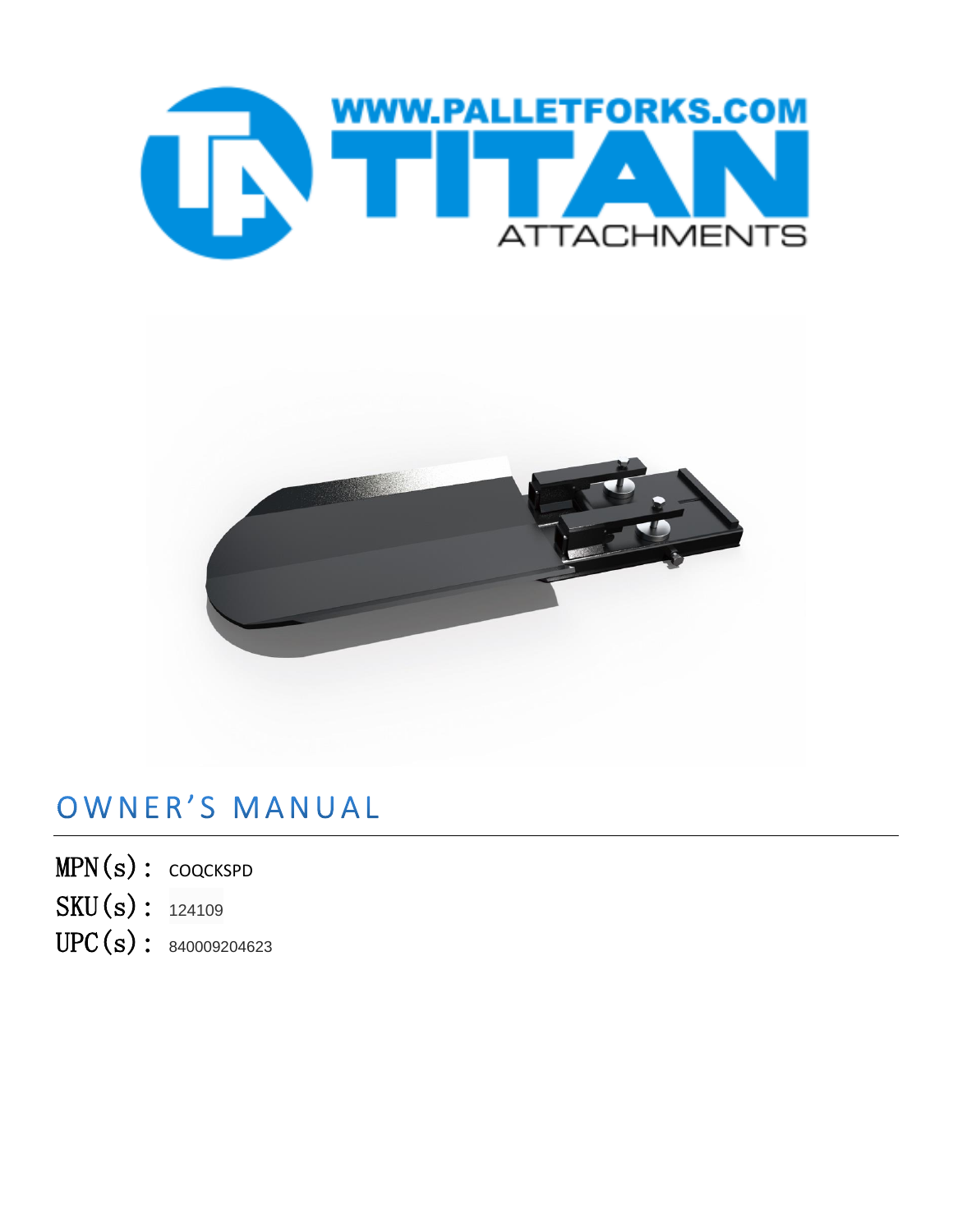PARTS DIAGRAM / EXPLODED VIEW



| <b>KEY</b> | <b>BOX</b>                                      | DESCRIPTION  | QTY |
|------------|-------------------------------------------------|--------------|-----|
| (1)        | CD28N.1                                         | <b>SPADE</b> |     |
| (2)        | CD28N.2                                         | <b>PLATE</b> | 2   |
| (3)        | GB/T<br>FFAO                                    | BOLT M16*80  | 2   |
| (4)        | GB/T<br>FFAO                                    | BOLT M16*30  | 2   |
| (5)        | GB/T<br>$\bigcap$ $\bigcap$ $\bigcap$ $\bigcap$ | NUT M16      | 9   |
|            |                                                 |              |     |